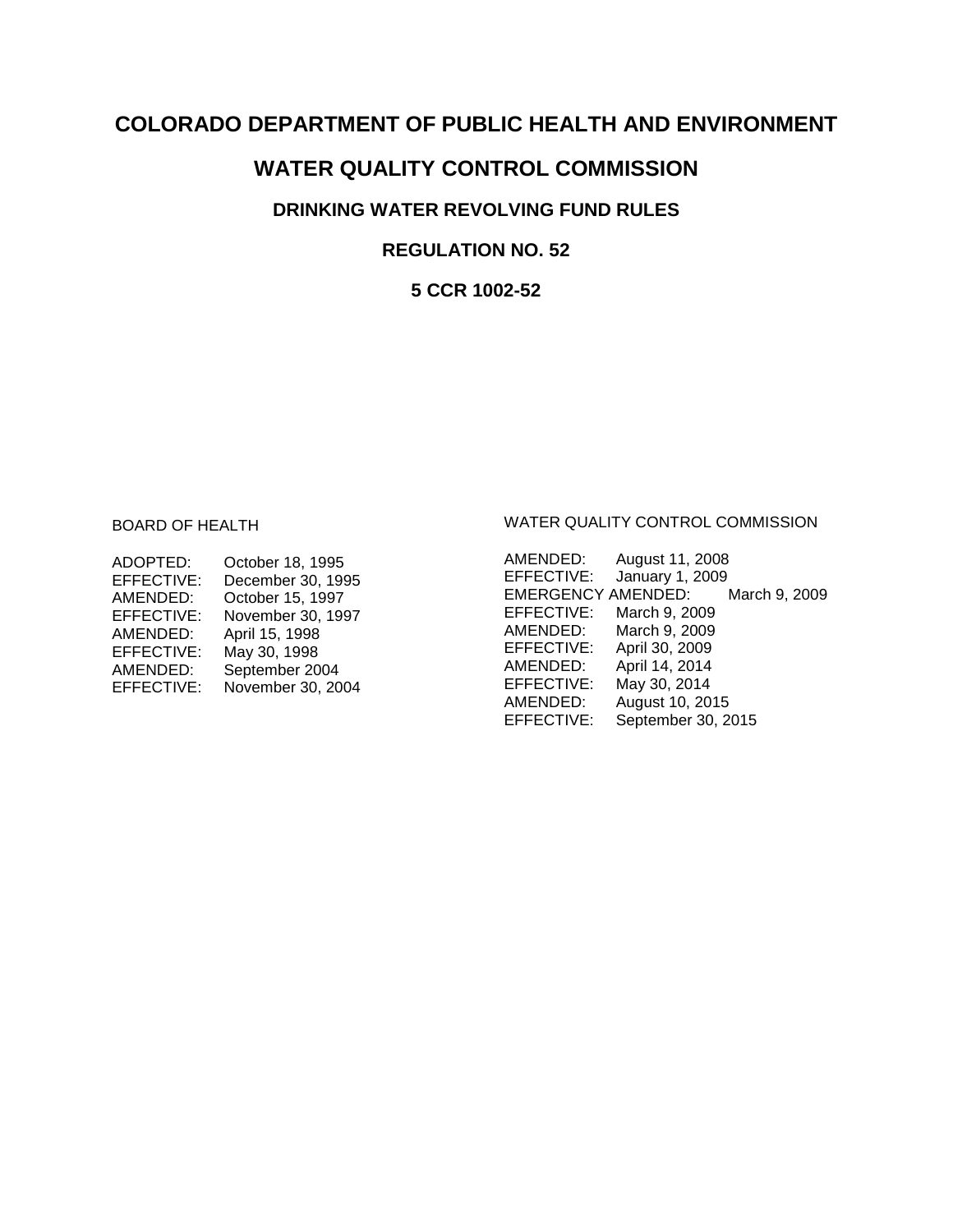# **DEPARTMENT OF PUBLIC HEALTH AND ENVIRONMENT**

# **WATER QUALITY CONTROL COMMISSION**

# **5 CCR 1002-52**

# **REGULATION NO. 52**

# **DRINKING WATER REVOLVING FUND RULES**

# **52.1 AUTHORITY**

In Senate Bill 95-083, the Colorado General Assembly created the Drinking Water Revolving Fund to provide financial assistance to certain drinking water projects in the State of Colorado. The fund is held and administered by the Colorado Water Resources and Power Development Authority (Authority), which is authorized to issue bonds to finance the program. Moneys in the fund may be used to provide financial assistance to projects included on a Project Eligibility List, which is part of the annual Intended Use Plan (IUP). Codified at sections 37-95-103 and 37-95-107.8, C.R.S., the statutes direct the Water Quality Control Commission (Commission) to submit additions and modifications to the Project Eligibility List annually for adoption by the General Assembly by Joint Resolution signed by the Governor. This regulation complies with 40 CFR part 35, subpart l, and provides for the Commission's approval of the Intended Use Plan including additions and modifications to the Project Eligibility List and the Projected Loan List.

The 1996 amendments to the federal Safe Drinking Water Act (SDWA) include authorization of a state revolving fund program similar to that included in the Clean Water Act for wastewater projects. The Drinking Water Revolving Fund established by Senate Bill 95-083 meets the requirements of the SDWA concerning revolving fund financing programs and allows for federal funding of Colorado's revolving fund financing program.

Section 25 1.5-203, C.R.S., also provides authority for this regulation.

# **52.2 DEFINITIONS**

Section 11.3 of the Colorado Primary Drinking Water Regulations 5 CCR 1002-11, contains additional definitions that apply to this rule.

- (1) "Beneficial Use" The use of water treatment plant residuals to act as a soil conditioner or low grade fertilizer for the promotion of vegetative growth on land or to be used in commercial construction or industrial applications, and that meet the requirements of the state Biosolids Regulations.
- (2) "Consolidation and Regionalization Project" A proposed new construction or expansion of a drinking water supply system that will eliminate one or more existing water supply or treatment works. A letter of intent or a resolution adopted by the project participants must be provided to the Water Quality Control Division (Division) to guarantee the facilities will consolidate.
- (3) "Governmental Agencies" Departments, divisions, or other units of state government, special districts, water conservation districts, metropolitan water districts, conservancy districts, irrigation districts, municipal corporations, counties, cities and other political subdivisions, the United States or any agency thereof, and any agency, commission, or authority established pursuant to an interstate compact or agreement.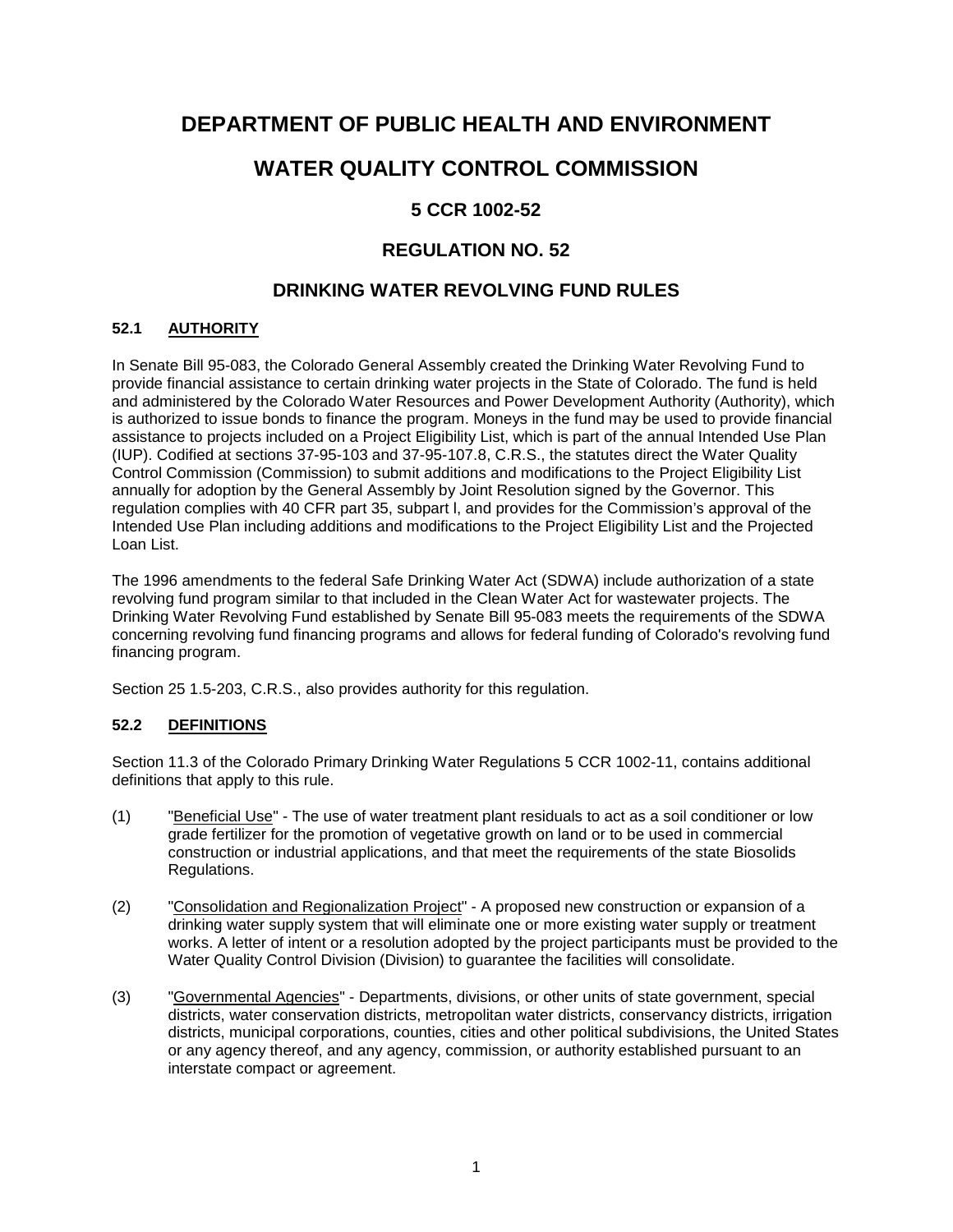- (4) "Health Hazard" A situation where the Division has identified a waterborne disease outbreak, primary maximum contaminant level (MCL) violation, violation of the Surface Water Treatment Rule (SWTR), a treatment technique violation, or significant deficiencies from an approved sanitary survey as defined in the Colorado Primary Drinking Water Regulations. Funding for projects that address an existing or potential health hazard must result in compliance with existing standards and regulations.
- (5) "Pollution" The man made, man induced, or natural alteration of the physical, chemical, biological, and radiological integrity of water.
- (6) "Private Nonprofit Entity" A private nonprofit corporation with perpetual duration and in good standing, which is formed and operated in Colorado pursuant to the requirements of the Colorado Revised Nonprofit Corporation Act, and which files federal and state tax returns as a nonprofit corporation.
- (7) "Project Eligibility List" The list of projects eligible for financial assistance from the Authority through the Drinking Water Revolving Fund (DWRF), as adopted and modified in accordance with Section 37 95 107.8(4), C.R.S.
- (8) "Projected Loan List" The list of projects that has been partially scored in accordance with the criteria described in the Intended Use Plan. This list represents those projects that are reasonably anticipated to receive a binding commitment for a loan in the DWRF program. Projects may be moved from the Project Eligibility List to the Projected Loan List at any time during the year.
- (9) "Public Water System" (PWS) A system for the provision to the public of piped water for human consumption through pipes or other constructed conveyances, if such system has at least fifteen service connections or regularly serves at least twenty-five individuals daily at least 60 days per year. Such term includes:
	- (a) Any collection, treatment, storage, and distribution facilities under control of the supplier of such system and used primarily in connection with such system; and
	- (b) Any collection or pretreatment storage facilities not under such control, which are used primarily in connection with such system.
- (10) "Source Water Protection" Structural or nonstructural source water protection activities done in addition to area delineation and contaminant assessment.
- (11) "Sustainability Projects" Projects and/or planning methodologies that promote sustainable drinking water systems through effective utility management and capacity development to improve the technical, financial, and managerial capacities of public water systems, as well as those that promote the conservation of natural resources, alternative approaches such as natural or "green" systems, innovative approaches and technologies, and the full life-cycle costs on infrastructure investments.
- (12) "Treatment Facilities" Any devices or systems used in the collection, storage, treatment, transmission, diversion, or distribution of water intended for drinking water purposes.
- (13) "Water Conservation" Any structural or nonstructural water conservation measure that achieves a reduction in water consumption for a PWS or a publicly owned treatment works. Structural measures shall include installation of interior low-flow plumbing fixtures that are distributed and/or installed by a governmental agency or private nonprofit entity or that are funded in whole or in part by the governmental agency or private nonprofit entity and water meters that are funded and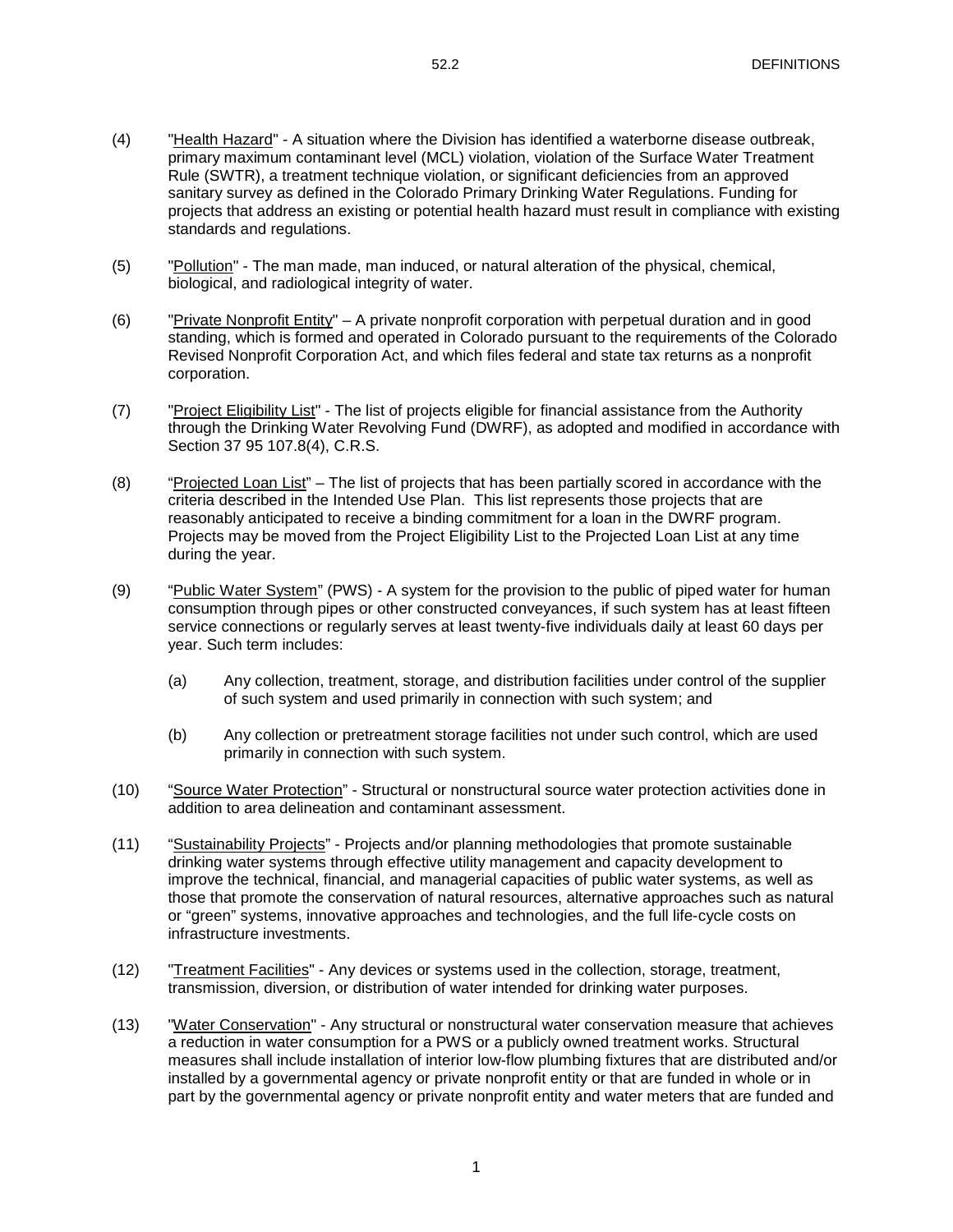owned by the governmental agency or private nonprofit entity. Nonstructural measures shall include but are not necessarily limited to: incentives for previously installed low-flow fixtures, leak detection or infiltration/inflow programs, public awareness, public education, and incentive water service charges.

- (14) "Water Treatment Plant Residuals" The accumulated solids, sludge, backwash water, and brine resulting from treatment of water for domestic use.
- (15) "Waterborne Disease Outbreak" The significant occurrence of acute infectious illness, epidemiologically associated with the ingestion of water from a public water system which is deficient in treatment, as determined by the appropriate local or State agency.

#### **52.3 PURPOSE AND GENERAL POLICIES**

- (1) The purpose of the DWRF is to provide financial assistance to governmental agencies or private nonprofit entities for the construction of water projects for health and compliance purposes as defined above.
- (2) An annual Intended Use Plan (IUP) is required by the SDWA to provide information about how the state will assist communities with their drinking water needs. Included in the IUP is the Project Eligibility List, which is a comprehensive list identifying governmental agencies and private nonprofit entities with drinking water project needs, and the Projected Loan List, identifying prioritized PWS projects that are eligible for financial assistance from the DWRF. The project priority system is intended to establish priorities for the DWRF to protect and improve the health, safety, quality and reliability of drinking water supplies in Colorado. It is the policy of the Commission to maintain and improve the existing high quality standards for drinking water in the State by providing accessibility to the DWRF.
- (3) It is also the policy of the Commission to encourage consolidation and regionalization of drinking water systems and to promote source water protection and water conservation where practicable.
- (4) It is the policy of the Commission to promote beneficial use of water treatment plant residuals created by treatment processes of a PWS.
- (5) Any applicant for financial assistance from the DWRF must comply with policies and procedures and other requirements of the Authority.
- (6) Each year, after a public notice and comment period, the Commission will schedule a public hearing for approval of the IUP. After considering all pertinent comments, the Commission shall approve the IUP and adopt additions and modifications to the Project Eligibility List no later than December 31st of each year. The Division will establish a date each year for finalizing its proposal to the Commission for the IUP and Projected Loan List. After that date, any requests for changes must be transmitted directly to the Commission.
- (7) The Commission may amend the Project Eligibility List at any time throughout the year to include projects that it determines and declares to be emergency projects needed to prevent or address threats to public health or environment. In cases where the Commission determines the amendments will result in substantial changes to the Project Eligibility List, public notice and opportunity for comment on the proposed inclusion shall be provided.
- (8) All loan project proponents shall submit applications by deadlines established in the annual IUP. If it is determined that the DWRF lacks sufficient funds to cover loans for all eligible projects that are ready to proceed within the funding year, projects will be funded per section 52.6.

## **52.4 INTENDED USE PLAN**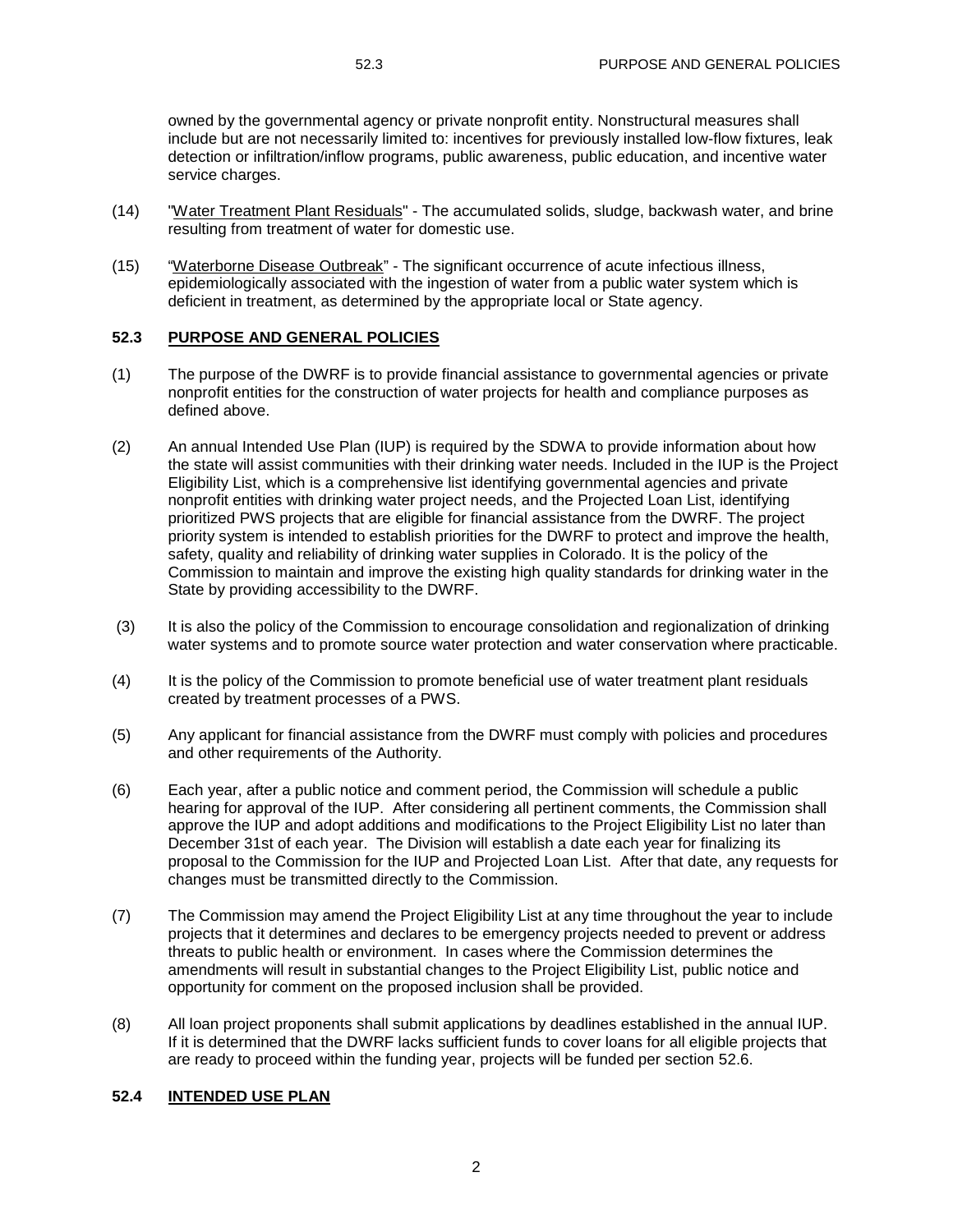The Division, in cooperation with the Division of Local Government (DLG) and the Authority, shall develop an annual IUP.

The IUP shall include:

- (1) The Project Eligibility List and Projected Loan List of projects.
- (2) Descriptions of:
	- (a) Criteria and method used for distribution of funds
	- (b) Financial status of the DWRF program
	- (c) Short and long term goals of the DWRF program
	- (d) Amounts transferred between the DWRF and the Water Pollution Control Revolving Fund
	- (e) Set-aside activities and the percentage of the capitalization grant to be used
	- (f) How a state disadvantaged community program will be defined and utilized, if applicable.
- (3) Any other material that may be required by the SDWA.

### **52.5 PROCEDURES FOR IDENTIFYING PROJECTS AND ESTABLISHING THE PROJECT ELIGIBILITY LIST**

(1) The Project Eligibility List is the comprehensive list of projects showing current and future needs of PWS improvements. Each year the Division shall, after consultation with interested persons and entities, including the DLG and Authority, review, update, and compile additions and modifications to the Project Eligibility List.

This Project Eligibility List shall be included in the IUP as an Appendix and, after a public notice and comment period, shall be presented to the Commission for final agency action at a public hearing.

(2) Eligible Project Criteria

The Project Eligibility List shall be comprised of four project types, which were developed to emphasize public health, drinking water quality, and compliance for Colorado PWSs. Projects on the Project Eligibility List will be classified by type A, B, C, or D below. No consideration will be given to governmental agencies or private nonprofit entities that have violations caused by poor operation and maintenance procedures or are under an administrative order for violating reporting requirements. All loan projects shall submit applications by deadlines established in the annual IUP.

- (a) Type A includes the correction of a documented public health hazard as defined in the DWRF Rules.
- (b) Type B includes those projects where the system is beyond the useful/design life and is in need of equipment replacement, rehabilitation or repair, in order to maintain compliance or further the public health protection goals of the SDWA.
- (c) Type C includes those projects that will prevent or correct inadequate supply, storage and distribution issues. This also includes systems whose existing demand has exceeded current treatment plant design capacity.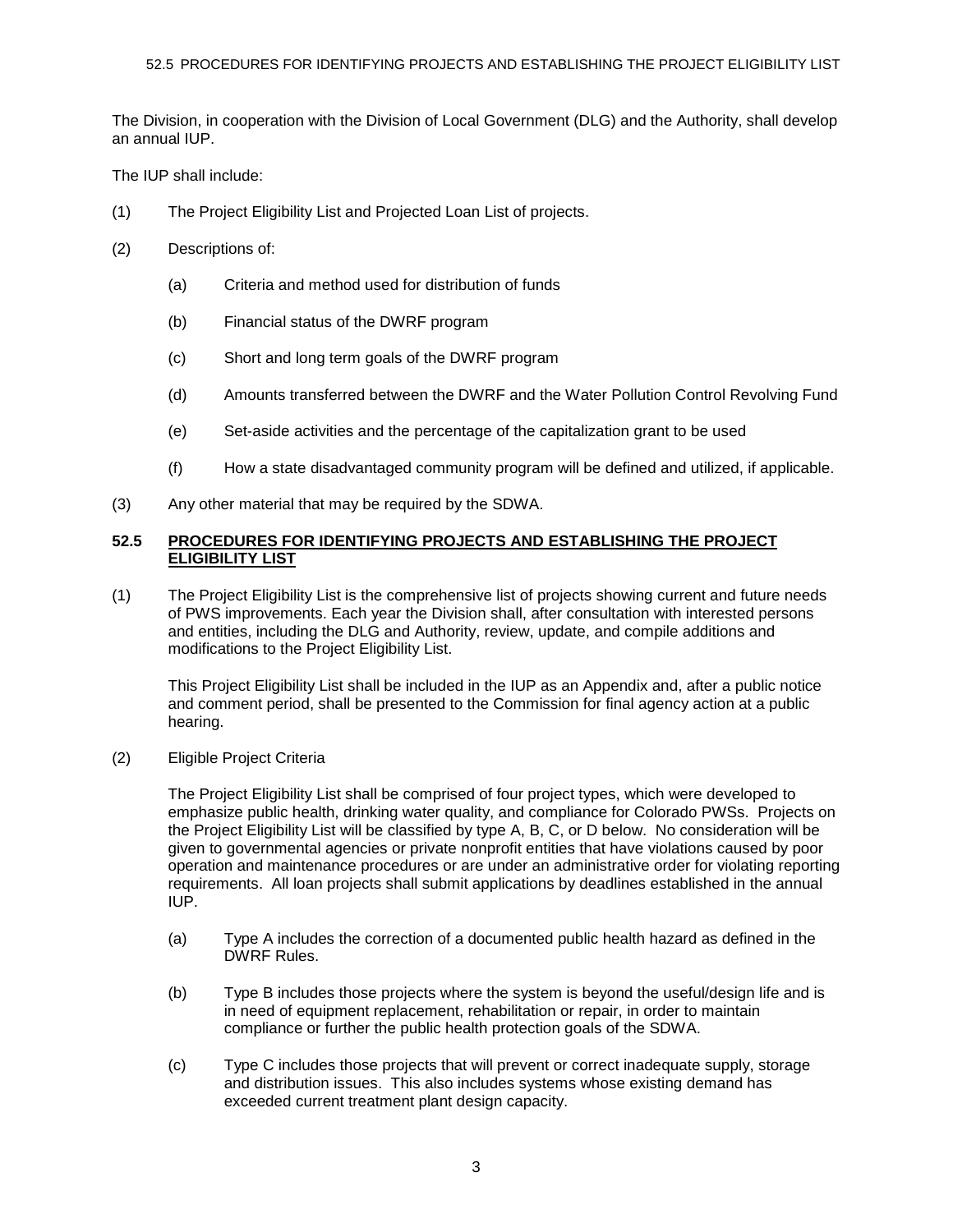(d) Type D includes those projects that implement source water protection activities or water conservation and efficiency infrastructure applications.

Note: The Project Types are determined based on the annual eligibility survey process to identify and quantify drinking water infrastructure needs across the state. This information is in no way related to project prioritization.

#### **52.6 PROCEDURES FOR ESTABLISHING THE PROJECTED LOAN LIST AND DISTRIBUTING FUNDS**

- (1) The Projected Loan List shall be included in the IUP and, after a public notice and comment period, shall be presented to the Commission for final agency action at a public hearing. At minimum, the Projected Loan List shall identify:
	- (a) Name of the public water system
	- (b) Priority points and rank to the assigned project
	- (c) Project title and description
	- (d) Population of the PWS service area
	- (e) Amount of financial assistance requested
	- (f) Subsidy rate index
	- (g) Whether the project is within the fundable range
- (2) The Division shall rank each project on the Projected Loan List based on the priority score of each project, and projects shall be funded in priority order. Detailed scoring mechanisms shall be established in the IUP based on the following parameters:
	- (a) Drinking water quality and public health
	- (b) Affordability
	- (c) Compliance with the Colorado Primary Drinking Water Regulations
	- (d) Source water protection and conservation
	- (e) Sustainability
	- (f) Readiness to proceed
- (3) Projects on the Projected Loan List will be financed in priority order; however, exceptions for funding out of priority order shall be allowed for one or more of the following reasons:
	- (a) Certain governmental agencies or private nonprofit entities are not ready to proceed with the project;
	- (b) Certain governmental agencies or private nonprofit entities do not wish to participate in the DWRF, or they have received funding from other sources;
	- (c) Certain governmental agencies or private nonprofit entities had an emergency situation occur during the funding year; or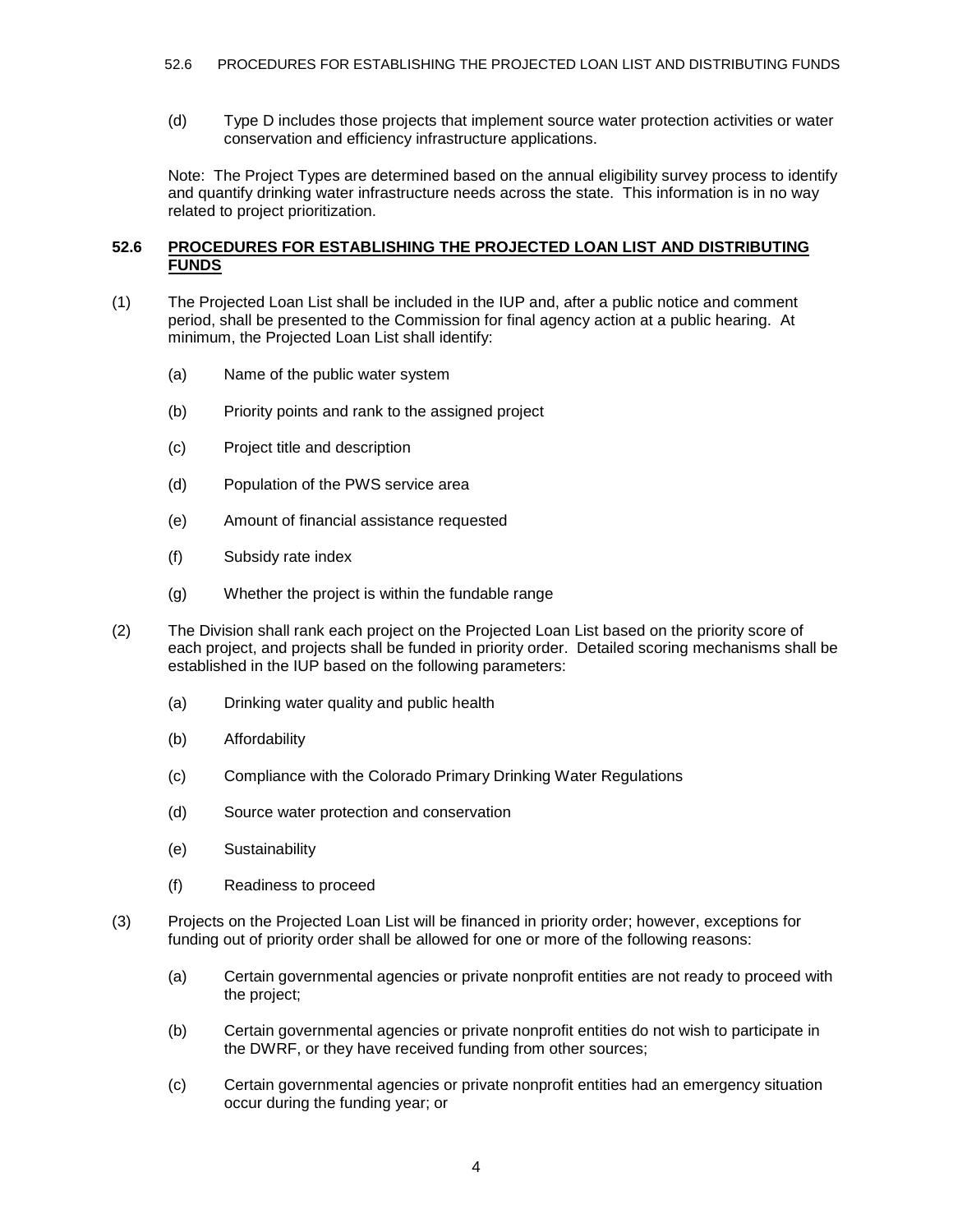- (d) Certain governmental agencies or private nonprofit entities are not approved for funding because of technical, financial, or managerial deficiencies. (The Division will attempt to work with the governmental entity or private nonprofit entity to resolve the issue through the capacity development program.)
- (4) The Division shall identify the subsidy rate (if applicable) for each project on the Projected Loan List as identified in the Intended Use Plan.

### **52.7 DISADVANTAGED COMMUNITIES**

- (1) Under the SDWA, states are authorized to provide loans at or below market interest rates, including interest free loans, at terms not to exceed 30 years.
- (2) The DWRF may provide additional loan subsidies for governmental entities or private nonprofit entities that are determined to be "disadvantaged." The definition/criteria of a disadvantaged community and the nature of the loan subsidies to be made available thereto shall be recommended for inclusion in the IUP by the Division and the Authority in consultation with the DLG.
- (3) While compiling projects on the Projected Loan List (utilizing the procedures listed in Section 52.6 above), the Division will identify the community projects that qualify for assistance under the Disadvantaged Communities Program in accordance with program definition/criteria.

#### **52.8 PLANNING GRANTS AND DESIGN / ENGINEERING GRANTS**

The Division may provide planning grants and design / engineering assistance as outlined and approved in the IUP, which shall be developed according to Section 52.4.

## **52.9-52.10 RESERVED**

#### **52.11 STATEMENT OF BASIS, SPECIFIC STATURTORY AUTHORITY AND PURPOSE (JULY 14, 2008 RULEMAKING; EFFECTIVE DATE JANUARY 1, 2009)**

Sections 37-95-103 and 37-95-107.8, C.R.S. provide the specific statutory authority for adoption of the attached regulatory amendments. The Commission also adopted, in compliance with section 24-4-103(4) C.R.S. the following statement of basis and purpose.

#### **BASIS AND PURPOSE**

Sections 37-95-103 and 37-95-107.8 C.R.S. of the Colorado Revised Statutes moved the authority for promulgating rules and approving the annual Drinking Water Revolving Loan Fund Intended Use Plan from the Colorado Board of Health to the Water Quality Control Commission (WQCC). Updates to these rules reflect this change in authority.

#### **52.12 FINDINGS IN SUPPORT OF EMERGENCY REVISIONS TO REGULATION #52, DRINKING WATER REVOLVING FUND RULES [5 CCR 1002-52] (MARCH 9, 2009)**

The Commission conducted this rulemaking hearing to add a sixth category of projects for inclusion on the Drinking Water Revolving Fund Project Eligibility List. The addition of this category will ensure that Colorado will be able to use all funds that may become available under the American Recovery and Reinvestment Act of 2009 (ARRA). Projects added to the existing 2009 Project Eligibility list will receive funding only if necessary to fully utilize existing loan capacity and new federal funding that may become available in 2009. Consistent with the existing structure for prioritization, Category 6 projects will only be considered for funding after all other projects designated under Categories 1-5 have been given an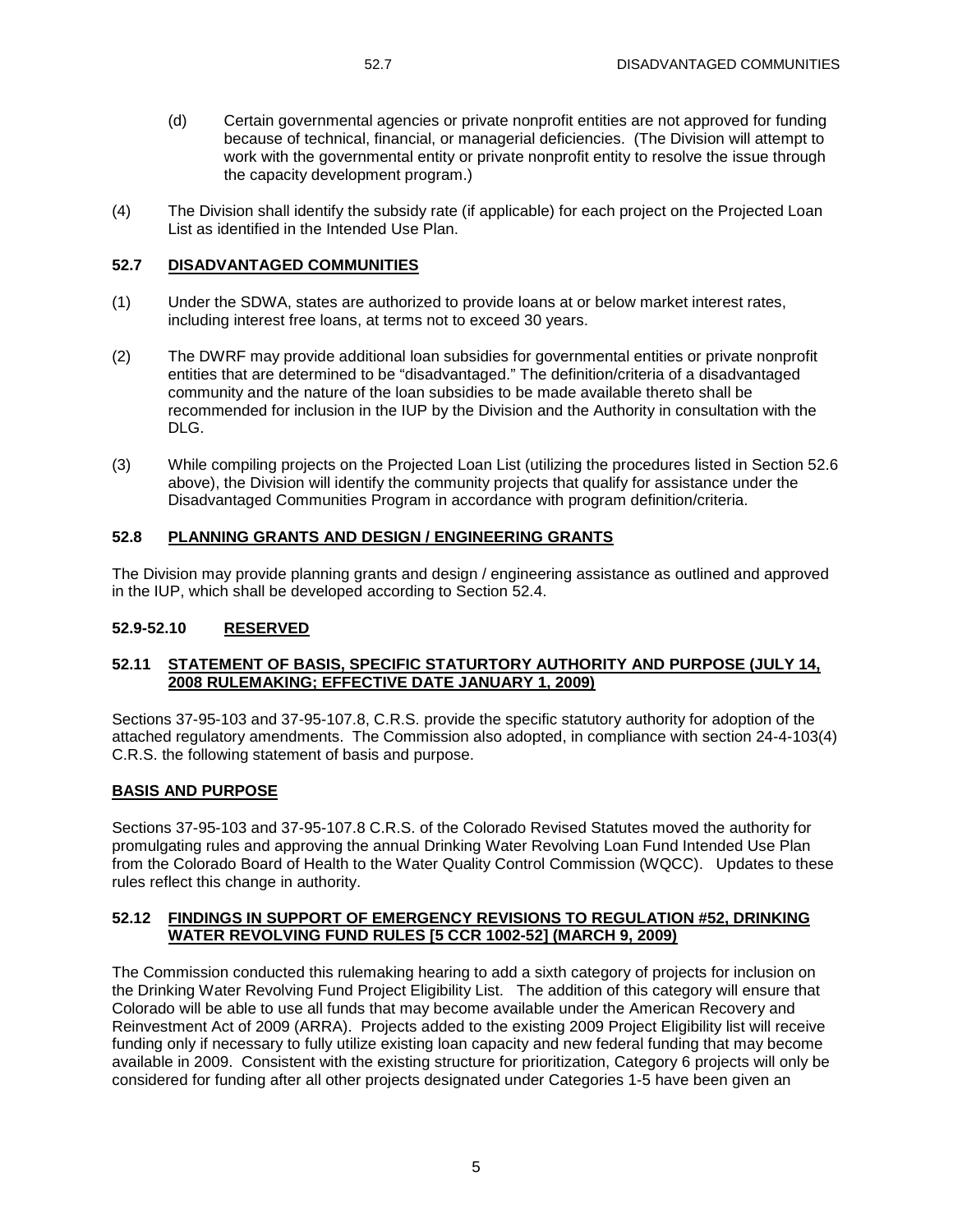#### 52.13 STATEMENT OF BASIS, SPECIFIC STATUTORY AUTHORITY AND PURPOSE (MARCH 9, 2009 RULEMAKING; EFFECTIVE DATE APRIL 30, 2009)

opportunity to proceed. Category 6 projects will be subject to the eligibility requirements and intracategory ranking system outlined in Section 52.6 of this regulation.

The Commission intends that terms and conditions specific to the administration of grant monies received under the ARRA will be memorialized in an addendum to the 2009 Drinking Water Revolving Fund and State Drinking Water Grant Fund Intended Use Plan (IUP). Such terms and conditions may include additional criteria for funding eligibility and priority ranking to comply with the requirements of the ARRA and to maintain consistency with EPA's final ARRA guidance document. Interim deadlines or milestones to ensure that projects are proceeding expeditiously to meet the 12-month deadline in the ARRA may also be included in the IUP Addendum. To the extent that any of the terms and conditions in the IUP Addendum may differ from the original 2009 IUP or these Regulations, the Commission intends that the provisions of the IUP Addendum will govern with respect to the details of administering ARRA funds among the six funding categories. The Commission will utilize its administrative action hearing process, including opportunity for public review and comment, for approval of any IUP Addendum(s) as developed by the Water Quality Control Division, the Division of Local Affairs, and the Colorado Water Resources and Power Development Authority, consistent with Section 300j-12(b)of the federal Safe Drinking Water Act.

The Commission adopted these revisions on an emergency basis, with the intent that such revisions become effective immediately. The Commission found that immediate adoption of these revisions to Regulation #52 is imperatively necessary to preserve public health and welfare and that compliance with the requirements of section 24-4103, C.R.S., would be contrary to the public interest.

The Commission found that immediate effectiveness of these regulatory revisions was necessary to ensure timely addition of new projects to the Project Eligibility list contained within the 2009 IUP. To that end, the Commission conducted an administrative action hearing immediately after the Regulation #52 rulemaking hearing for the purpose of considering appropriate additions to the IUP (in the form of an addendum) and addition of specific projects to the Project Eligibility List contained in the IUP. The Commission determined that the projects added to the Project Eligibility List are emergency projects needed to prevent or address threats to public health or the environment. The Commission intends that the revised Project Eligibility List be submitted to the General Assembly for action by the April 1, 2009 statutory approval deadline.

#### **52.13 STATEMENT OF BASIS, SPECIFIC STATUTORY AUTHORITY AND PURPOSE (MARCH 9, 2009 RULEMAKING; EFFECTIVE DATE APRIL 30, 2009)**

Sections 25-8-202(1)(g) and (o); and Section 37-95-107.8(4), C.R.S. provide the specific statutory authority for adoption of the attached regulatory amendments. The Commission also adopted, in compliance with section 24-4-103(4) C.R.S. the following statement of basis and purpose.

## **BASIS AND PURPOSE**

The Commission conducted this rulemaking hearing to add a sixth category of projects for inclusion on the Drinking Water Revolving Fund Project Eligibility List. The addition of this category will ensure that Colorado will be able to use all funds that may become available under the American Recovery and Reinvestment Act of 2009 (ARRA). Projects added to the existing 2009 Project Eligibility list will receive funding only if necessary to fully utilize existing loan capacity and new federal funding that may become available in 2009. Consistent with the existing structure for prioritization, Category 6 projects will only be considered for funding after all other projects designated under Categories 1-5 have been given an opportunity to proceed. Category 6 projects will be subject to the eligibility requirements and intracategory ranking system outlined in Section 52.6 of this regulation.

The Commission intends that terms and conditions specific to the administration of grant monies received under the ARRA will be memorialized in an addendum to the 2009 Drinking Water Revolving Fund and State Drinking Water Grant Fund Intended Use Plan (IUP). Such terms and conditions may include additional criteria for funding eligibility and priority ranking to comply with the requirements of the ARRA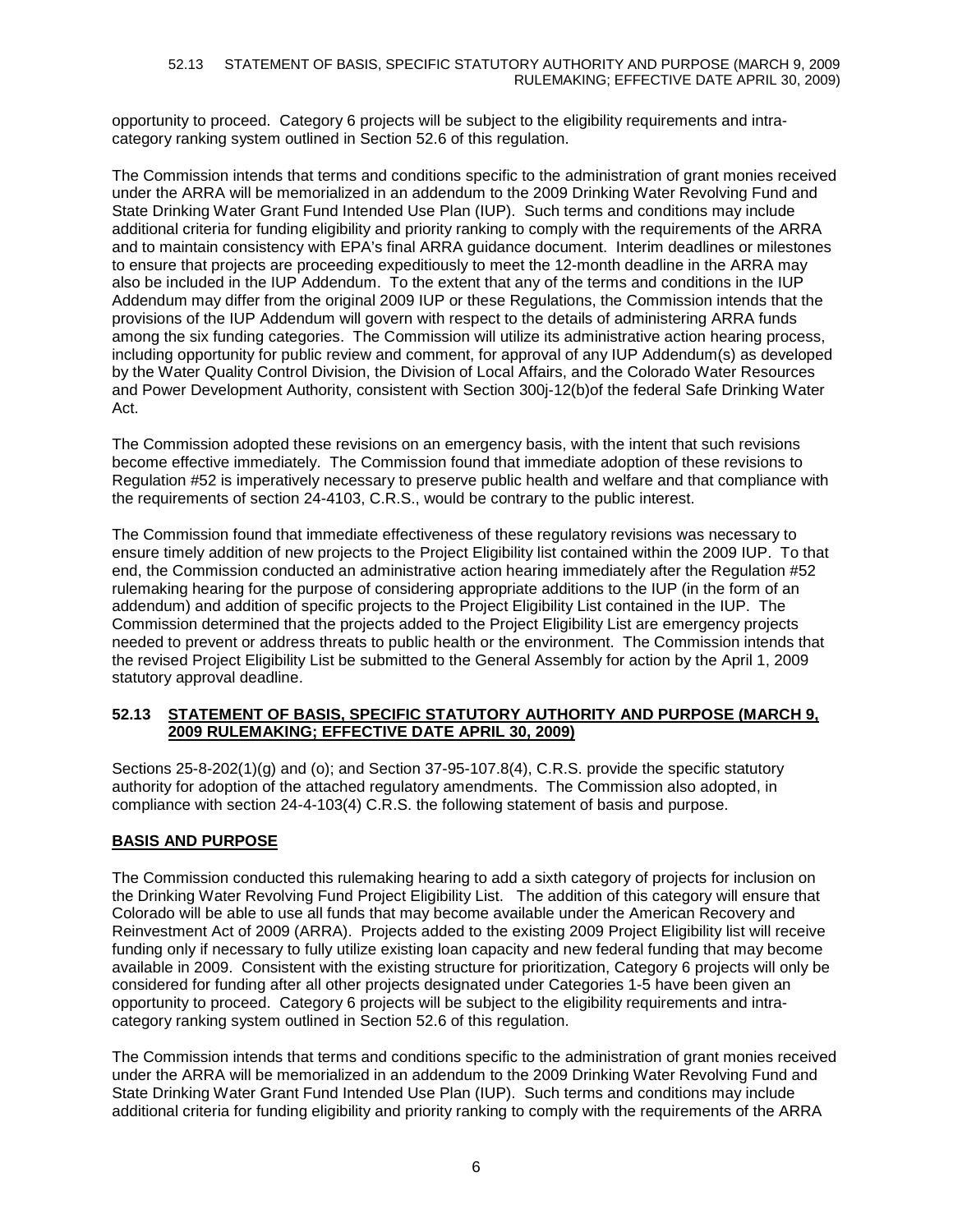and to maintain consistency with EPA's final ARRA guidance document. Interim deadlines or milestones to ensure that projects are proceeding expeditiously to meet the 12-month deadline in the ARRA may also be included in the IUP Addendum. To the extent that any of the terms and conditions in the IUP Addendum may differ from the original 2009 IUP or these Regulations, the Commission intends that the provisions of the IUP Addendum will govern with respect to the details of administering ARRA funds among the six funding categories. The Commission will utilize its administrative action hearing process, including opportunity for public review and comment, for approval of any IUP Addendum(s) as developed by the Water Quality Control Division, the Division of Local Affairs, and the Colorado Water Resources and Power Development Authority, consistent with Section 300j-12(b) of the federal Safe Drinking Water Act.

The Commission adopted these revisions on both an emergency and permanent basis, with the intent that the permanent amendments become effective April 30, 2009.

## PARTIES TO THE RULEMAKING

- 1. Denver Water
- 2. City of Aurora<br>3. Colorado Cont
- Colorado Contractors Association
- 4. Northwest Colorado Council of Governments

#### **52.14 STATEMENT OF BASIS, SPECIFIC STATUTORY AUTHORITY AND PURPOSE (APRIL 14, 2014 RULEMAKING; EFFECTIVE DATE MAY 30, 2014)**

Sections 25-8-202(1)(g) and (o); and Section 37-95-107.8(4), C.R.S. provide the specific statutory authority for adoption of the attached regulatory amendments. The Commission also adopted, in compliance with section 24-4-103(4) C.R.S. the following statement of basis and purpose.

### **BASIS AND PURPOSE**

The Commission took action to modify Regulation #52 by: removing the criteria for determining the priority assigned and including it in the Intended Use Plan (IUP); eliminating the categories and developing new criteria for determining a project's priority; establishing a Project Loan List that includes all projects that can be reasonably anticipated to receive a loan; and adding/deleting/revising definitions and updating other provisions. The Commission adopted these revisions for three principal reasons:

- 1. To provide a new emphasis on funding water projects based on a more holistic approach for addressing health and compliance consistent with subsection 52.3(1) of this regulation, while maintaining the current emphasis on providing funding opportunities for smaller, less financially capable communities; and
- 2. To improve the function and transparency of the Drinking Water Revolving Fund loan process; and
- 3. To better align the administration of the Drinking Water Revolving Fund program with the Water Pollution Control Revolving Fund program.

The Commission's action to modify Regulation #52 will require revisions to the process for prioritizing projects, and the Commission is aware of the approach the Division, Authority, and DLG have developed to revise the project prioritization system for inclusion in the annual IUP. While the revised system will be proposed for consideration in a draft IUP, the Commission understands and appreciates that the Division, Authority, and DLG have conducted significant outreach to inform stakeholders of the draft approach that will be included in the IUP.

Specific modifications to Regulation #52 on a section-by-section basis are described below.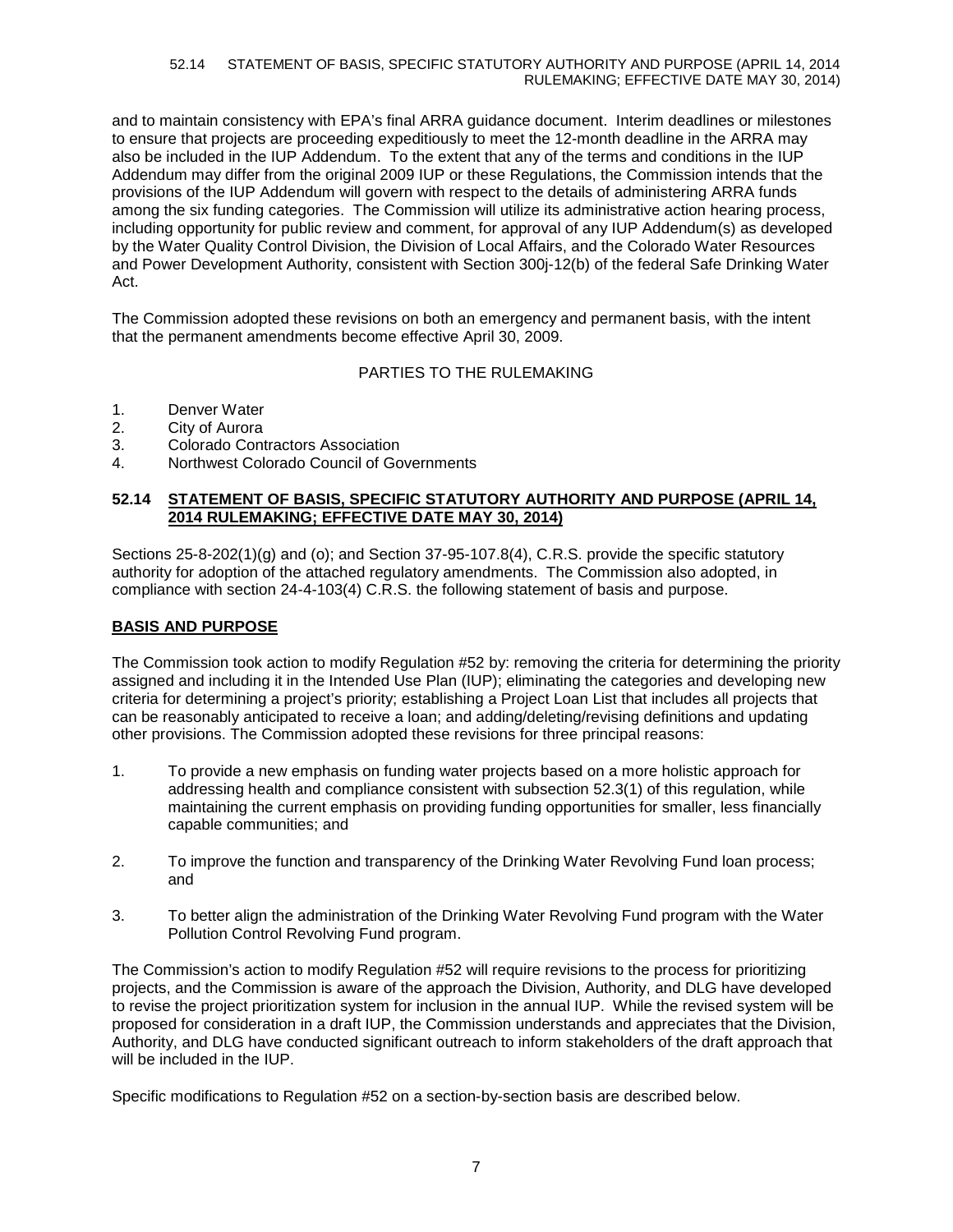Section 52.2 – Definitions – Several new definitions were added to define terms used in the previous regulation, as well as terms added to the regulation. Several existing definitions were deleted as the terms were no longer used in the regulation. The Commission also revised existing definitions to clarify their intent or to make them consistent with the definition in other regulations or statute.

Section 52.3 – Purpose – This section was modified to add General Policies to the heading to indicate that the Commission will promote regionalization and the beneficial use of residuals generated by water treatment technologies. Further, this section now clarifies the procedural processes for the Project Eligibility List and IUP.

Section 52.5 – Procedures for Identifying Projects and Establishing the Project Eligibility List – The Commission renamed this section to delineate differences between the Project Eligibility List and Projected Loan List. This section lays out the broad approach to identify projects and to develop the Project Eligibility List. Project types were added that will be used to quantify types of projects listed on the Project Eligibility List. The Commission understands that these project types will not be used for the prioritization of funding.

Section 52.6 – Procedures for Establishing the Projected Loan List and Distributing Funds – The Commission renamed this section to describe the process for developing the Projected Loan List and how funds will be disbursed. Further, the Commission deleted the previous concept of project categories that had been used to prioritize projects and replaced it with a new project priority system to be established in the annual IUP. This eliminates the previous approach of prioritizing projects based on category first, and then priority score within the respective category. Project proponents will have to provide information under the six identified factors in subsection 52.6(2) to allow for the required priority scoring. These factors are based on drinking water quality and public health, affordability indicators, Colorado Primary Drinking Water Regulations compliance, source protection and conservation, sustainability, and readiness to proceed that, taken together, will result in projects being funded that will help attain the protection of public health and other goals identified by the Division and the Commission. These factors will serve as a general guide for the Division, Authority, and DLG to establish specific criteria in the IUP upon which all projects will be evaluated and scored. The Commission anticipates that the Division will bring the prioritization model to the Commission for its consideration in an informational hearing prior to the administrative action hearing for the annual IUP.

The Commission also established conditions under which the Division will identify projects that are within the fundable range based on a combination of readiness to proceed and priority score. This will allow the Division, Authority, and DLG to focus the bulk of their efforts on projects that are most likely to proceed during the coming year.

Section 52.7 - Disadvantaged Communities – The Commission revised section 52.7 to delete the requirement for periodic review of the disadvantaged community program, as the Commission finds that provision of funding to disadvantaged communities is an important aspect of the DWRF program, and that such funding should be provided when authorized. In addition, "Procedures" was deleted from the heading.

Section 52.8 – Emergency Procedures-The Commission renamed the "Emergency Procedures" section to "Planning and Design Grants" since emergency procedures are outlined in the annual IUP. The Commission used this section to authorized funding of planning and design grants when such funding is available and approved in the IUP.

## **52.15 STATEMENT OF BASIS, SPECIFIC STATUTORY AUTHORITY AND PURPOSE (AUGUST 10, 2015 RULEMAKING; EFFECTIVE DATE SEPTEMBER 30, 2015)**

Sections 25-8-202(1)(g) and (o); and Section 37-95-107.8(4), C.R.S. provide the specific statutory authority for adoption of the attached regulatory amendments. The Commission also adopted, in compliance with section 24-4-103(4) C.R.S. the following statement of basis and purpose.